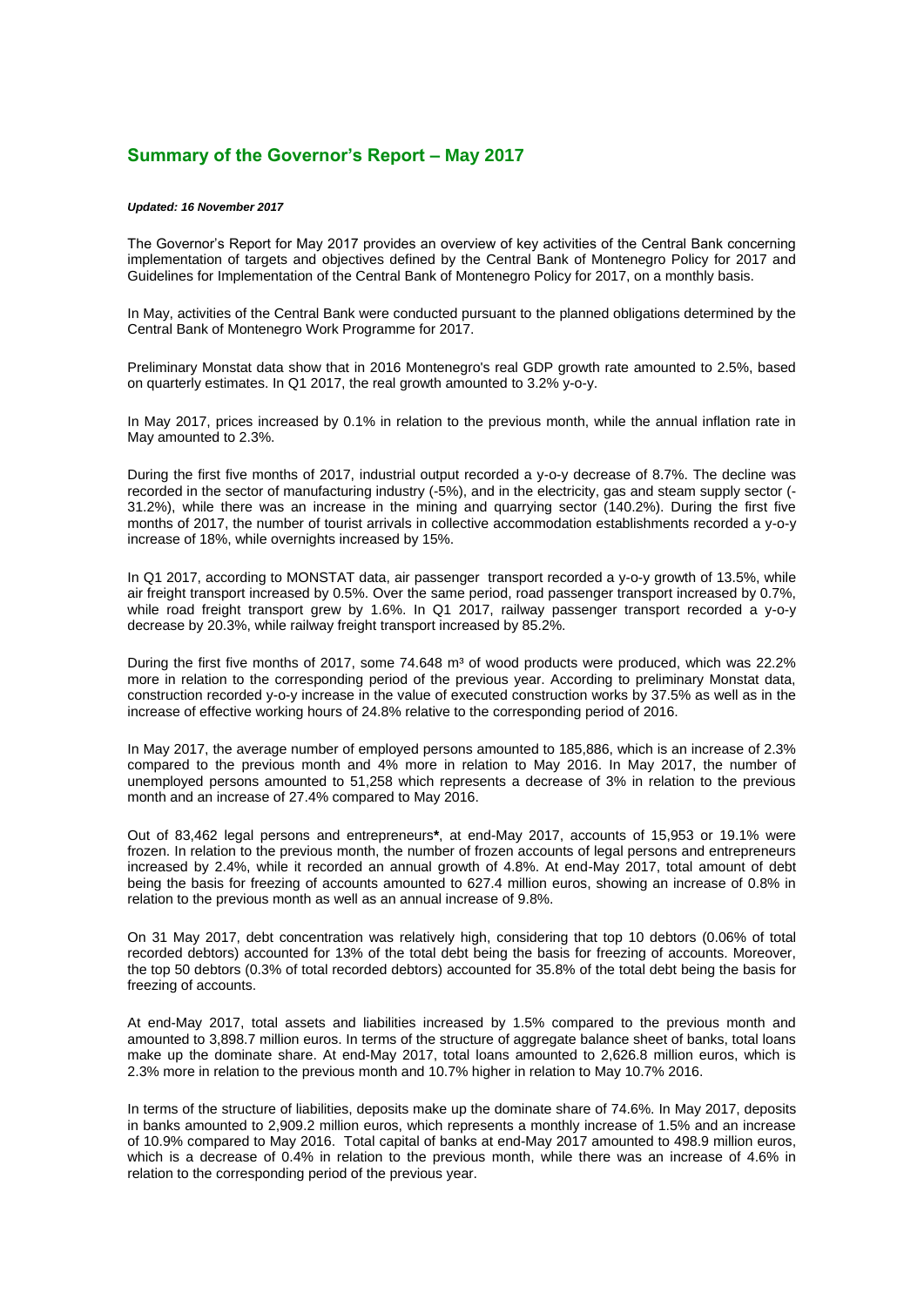In May, past due loans (without interests, and prepayments and accruals) amounted to 302.8 million euros, which is an increase of 4,5% in relation to the previous month, while they recorded a decline of 23,3% in relation to May-2016. At end-May 2017, non-performing loans (without interests, and prepayments and accruals) amounted to 243.6 million euros and made up 9.3% of total loans. In relation to the previous month, non-performing loans of banks recorded slight growth, while they recorded an annual decrease of 15.8%.

The weighted average lending effective interest rate (WALEIR) on total loans approved amounted to 7.09% at end-May 2017, which represents a monthly decrease of 0.03 percentage points, while in relation to end-May 2016 it recorded a decrease of 1.07 percentage points. The weighted average effective interest rate (WAEIR) on new loans amounted to 7.62% in May 2017, which represent a monthly increase of 1.09 percentage points, and a decrease of 0.13 percentage points in relation to May 2016. The weighted average effective deposit interest rate (WAEDIR) amounted to 0.84% at end-May 2017 which represents a monthly decrease of 0.03 percentage points, while it recorded a decline of 0.28 percentage points in relation to May 2016.

At end-May 2017, reserve requirement of banks amounted to 209.3 million euros, which represents a monthly decrease of 13.2 million euros or 5.9%, while in relation to the corresponding period of the previous year reserve requirements decreased by 34.2 million euros or 14.1%. During May 2017, all banks allocated and maintained reserve requirements within prescribed limits. In the total allocated reserve requirement, 54.1% was allocated to the reserve requirement account abroad, while 45.9% was at the CBCG account in the country.

In May 2017, the gross insurance premium amounted to 8.3 million euros. Non-life insurance premiums still accounted for the main share in its structure with 86.1%, while invoiced life insurance premiums accounted for the remaining 13.9%.

In May 2017, Montenegro Stock Exchange recorded a turnover in the amount of 2.6 million euros and 635 transactions. The turnover was 10.2% lower in relation to the previous month. As at 31 May 2017, market capitalization amounted to 2,819.1 million euros, recording 1.7% decrease in relation to the previous month.

The MONEX index, which stood at 11,014.06 index points at end-May 2017, declined by 2% in relation to the previous month. Index MNSE10 stood at 857.69 index points recording a monthly decline of 4.3%.

In May 2017, according to the Ministry of Finance estimates, Montenegrin fiscal surplus amounted to 10.8 million euros or 0.3% of estimated annual GDP. Source revenues of the budget of Montenegro amounted to 125.3 million euros or 3.2% of estimated annual GDP, which represents an increase of 5% in relation to the plan for May. In relation to source revenues recorded in May 2016, there was an increase of 14%. Budget expenditures amounted to 114.5 million euros or 2.9% of estimated GDP which is 20.7% less in relation to the plan for May 2017, and 15.1 million euros lower in relation to expenditures in May 2016.

According to the Ministry of Finance data, at the end of March 2017, the gross government debt of Montenegro amounted to 2,483 million euros or 63.2% of GDP. Out of that figure, domestic debt accounted for 481.3 million euros or 12.3% of GDP, while external debt accounted for 2,001.7 million euros or 50.9% of GDP. Net government debt amounted to 61.6% of GDP.

With a view to fostering and maintaining a sound banking system, the condition of the banking sector in Montenegro was subject to ongoing monitoring and analysis. International reserves management was performed based on the principles of liquidity and security. The activities regarding the Central Bank's role as a fiscal agent were performed successfully. In May, RTGS and DNS systems availability amounted to 100%.

In May, the Central Bank carried out significant activities aimed at meeting obligations on the road towards Montenegro's accession to the EU. The CBCG representatives participated in the working meeting with an expert from the Croatian National Bank, as part of the third regular mission of IPA national project, aimed at harmonising public finances statistics with ESA 2010 methodology. As per request of the Ministry of Foreign Affairs, the CBCG submitted the balance of payments data for 2016 for the material for the Stabilisation and Association Council. The representatives of the CBCG participated in the panel discussion related to the negotiation chapter 16 - Taxes. As part of the IPA 2014 twinning project titled "Support to regulation of financial services", the representatives of the CBCG held a meeting with the representatives of the consortium of the Deutsche Bundesbank, Croatian National Bank and De Nederlandsche Bank. With a view to strengthening the capacities of the CBCG in the process of developing banking regulation in the area of recovery and resolution of banks, TAIEX expert mission was implemented. The CBCG took part in the